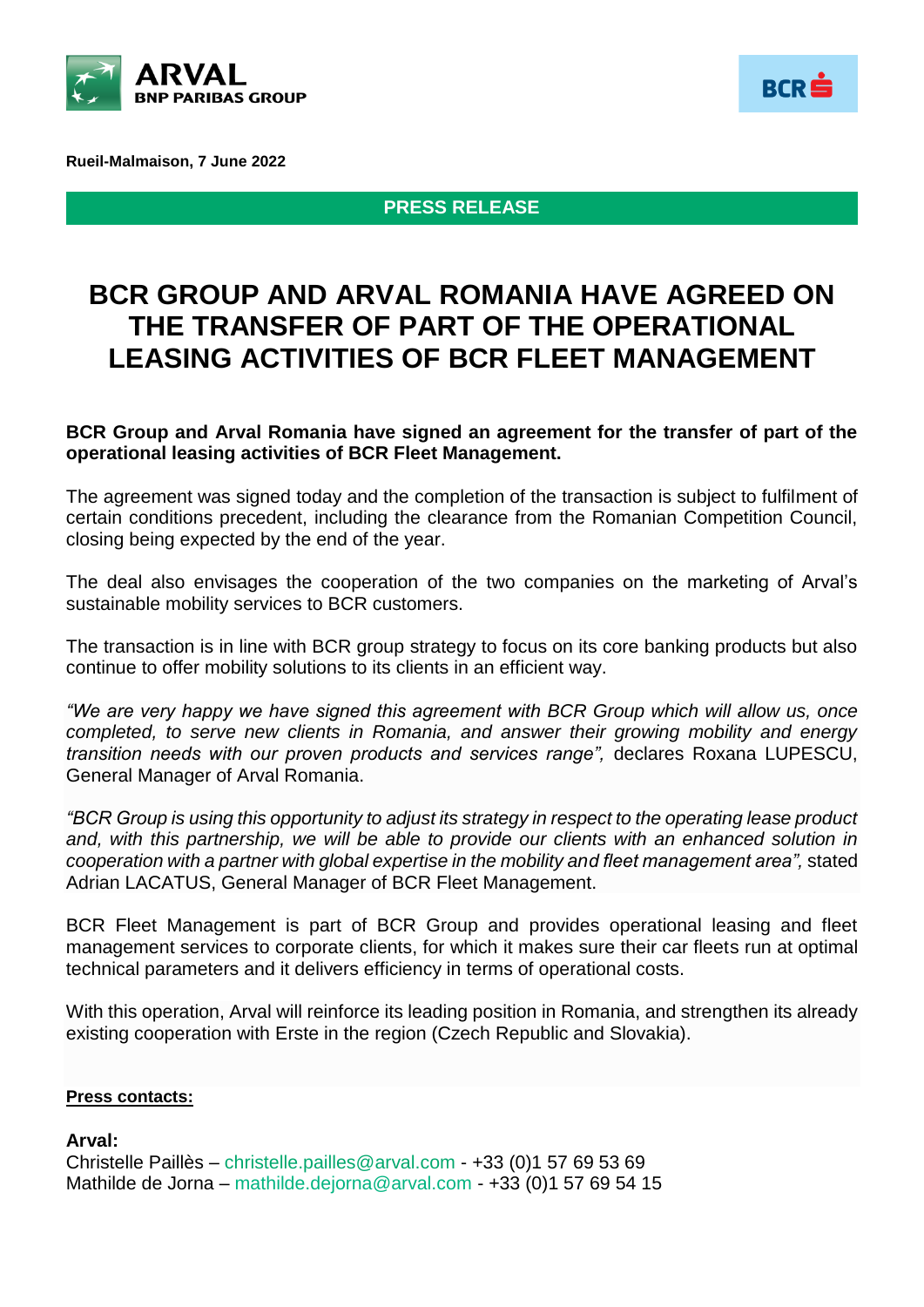



# **BCR:**

Cătălin Ioniță – [catalin.ionita@bcr.ro](mailto:catalin.ionita@bcr.ro) - +40 740 247 336

# **About Arval:**

Arval specialises in full-service vehicle leasing and new mobility solutions, leasing close to 1.5 million vehicles at the end of March 2022. Every day, 7,500 Arval employees in 30 countries offer flexible solutions to ensure seamless and sustainable journeys for its customers, ranging from large international corporate groups to smaller companies and individual retail clients.

Arval is a founding member of the Element-Arval Global Alliance, a world leader in the fleet management industry, with more than 3 million vehicles across 53 countries. Arval was founded in 1989 and is fully owned by BNP Paribas. Arval is positioned within the Group's Commercial, Personal Banking & Services division.

[www.arval.com](http://www.arval.com/) / <www.arval.ro>

### **About BNP Paribas:**

BNP Paribas is the European Union's leading bank and key player in international banking. It operates in 65 countries and has nearly 190,000 employees, including nearly 145,000 in Europe. The Group has key positions in its three main fields of activity: Commercial, Personal Banking & Services for the Group's commercial & personal banking and several specialised businesses including BNP Paribas Personal Finance and Arval ; Investment & Protection Services for savings, investment and protection solutions ; and Corporate & Institutional Banking, focused on corporate and institutional clients. Based on its strong diversified and integrated model, the Group helps all its clients (individuals, community associations, entrepreneurs, SMEs, corporates and institutional clients) to realise their projects through solutions spanning financing, investment, savings and protection insurance. In Europe, BNP Paribas has four domestic markets: Belgium, France, Italy and Luxembourg. The Group is rolling out its integrated commercial & personal banking model across several Mediterranean countries, Turkey, Eastern Europe as well as via a large network in the western part of the United States. As a key player in international banking, the Group has leading platforms and business lines in Europe, a strong presence in the Americas as well as a solid and fast-growing business in Asia-Pacific.

BNP Paribas has implemented a Corporate Social Responsibility approach in all its activities, enabling it to contribute to the construction of a sustainable future, while ensuring the Group's performance and stability.

[www.bnpparibas.com](http://www.bnpparibas.com/)

## **About BCR:**

Banca Comerciala Romana, member of Erste Group, is one of the most important financial groups in Romania covering both universal banking operations (retail, corporate & investment banking, treasury and capital markets), and areas such as private pensions, automotive leasing and realestate banking. The bank offers a wide array of financial products through a network of 18 business units and 16 mobile offices dedicated to companies. 223 retail units throughout the country complete the coverage.